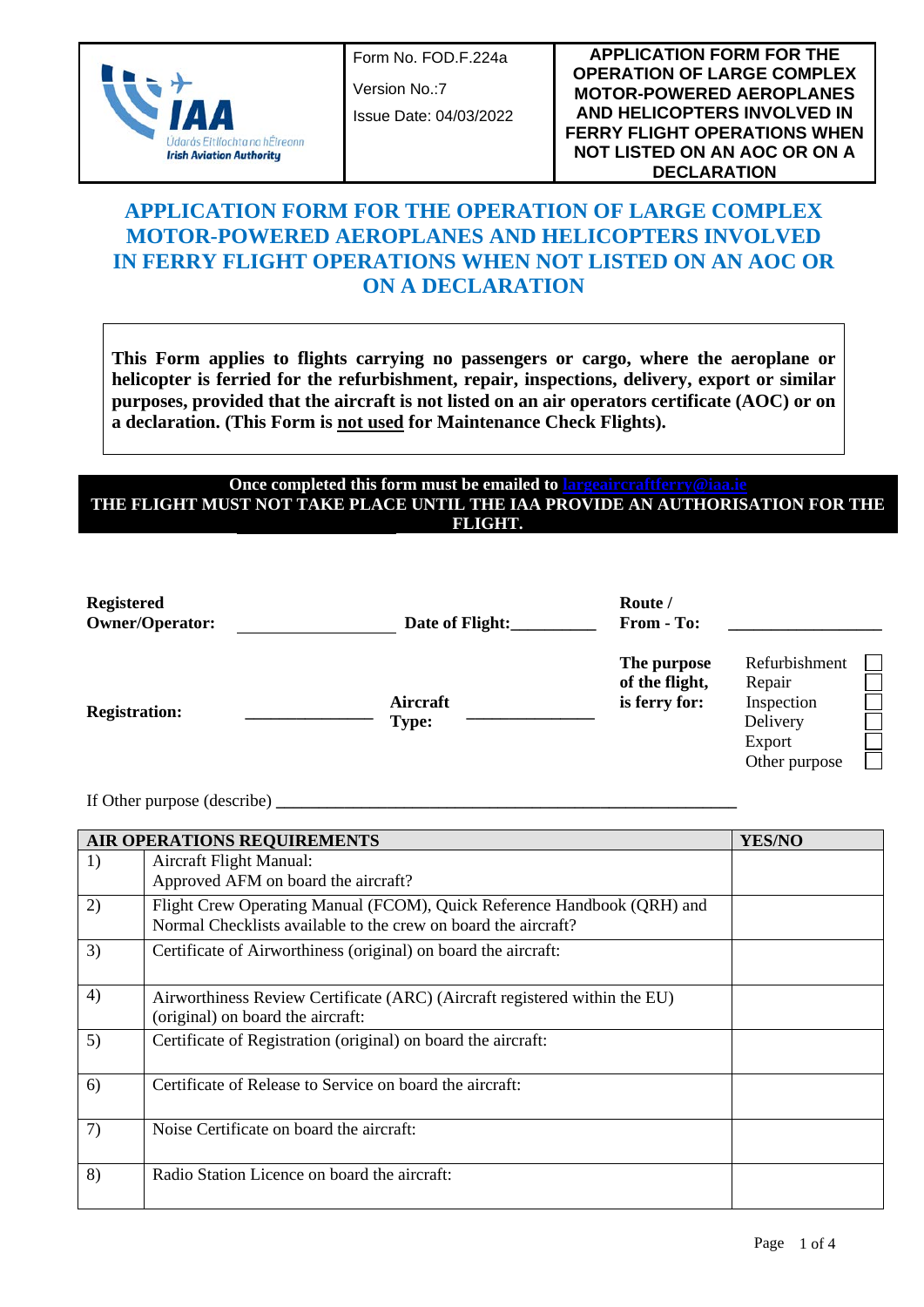

Form No. FOD.F.224a

Version No.:7

Issue Date: 04/03/2022

#### **APPLICATION FORM FOR THE OPERATION OF LARGE COMPLEX MOTOR-POWERED AEROPLANES AND HELICOPTERS INVOLVED IN FERRY FLIGHT OPERATIONS WHEN NOT LISTED ON AN AOC OR ON A DECLARATION**

| 9)  | Insurance Certificate / Liability: EU Regulation (EC) 785/2004 refers on board the<br>aircraft:                                                                              |  |
|-----|------------------------------------------------------------------------------------------------------------------------------------------------------------------------------|--|
| 10) | Permit to Fly (where required) EASA Flight Conditions Requirements: EASA<br>Form 37 in place (where required):                                                               |  |
| 11) | Name and address of Aircraft Flight Operations Control and Supervision in place<br>(Flight Watch):                                                                           |  |
| 12) | Copy of FLIGHT PLAN (PLOG):                                                                                                                                                  |  |
| 13) | Aircraft equipped for flight in RVSM Airspace:<br>(details can be entered in the 'Notes' section at the end of this document)                                                |  |
| 14) | Crew appropriately qualified and trained for flight in RVSM Airspace:<br>(details can be entered in the 'Crew Details' and 'Notes' sections at the end of this<br>document). |  |

|    | <b>CONTINUED AIRWORTHINESS REQUIREMENTS:</b>                                                           | YES/NO |  |  |  |  |  |  |
|----|--------------------------------------------------------------------------------------------------------|--------|--|--|--|--|--|--|
| 1) | Confirmation that the aircraft is under the control of a CAMO (EASA aircraft):                         |        |  |  |  |  |  |  |
| 2) | Confirmation that the aircraft is being maintained under an approved maintenance<br>programme:         |        |  |  |  |  |  |  |
| 3) | Confirmation that there is no maintenance outstanding:                                                 |        |  |  |  |  |  |  |
|    | (Or details including in Permit to Fly application)                                                    |        |  |  |  |  |  |  |
| 4) | Confirmation that there are no ADs outstanding:<br>(Or details including in Permit to Fly application) |        |  |  |  |  |  |  |
| 5) | Confirmation that the aircraft is airworthy:                                                           |        |  |  |  |  |  |  |
| 6) | Where de-registration is planned following a flight as agreed in advance with the                      |        |  |  |  |  |  |  |
|    | IAA:                                                                                                   |        |  |  |  |  |  |  |
|    | Organisation responsible for de-registration modifications confirmed.                                  |        |  |  |  |  |  |  |
|    | Confirm facility undertaking the de-registration is acceptable to the IAA.                             |        |  |  |  |  |  |  |
|    | Confirm tasks are planned within 48 hours of landing.                                                  |        |  |  |  |  |  |  |
|    | Confirm responsible person to witness tasks and submit certification to IAA.                           |        |  |  |  |  |  |  |

| <b>AIRCREW LICENSING REQUIREMENTS:</b> | <b>YES/NO</b>                                                          |  |
|----------------------------------------|------------------------------------------------------------------------|--|
|                                        | Crew Licence / Validation/Medical/Currency Details:<br>(Page 3 refers) |  |
| 2)                                     | Pilots Passports:<br>(if required)                                     |  |
| 3)                                     | Complete RPPL Validation Form:<br>(where required)                     |  |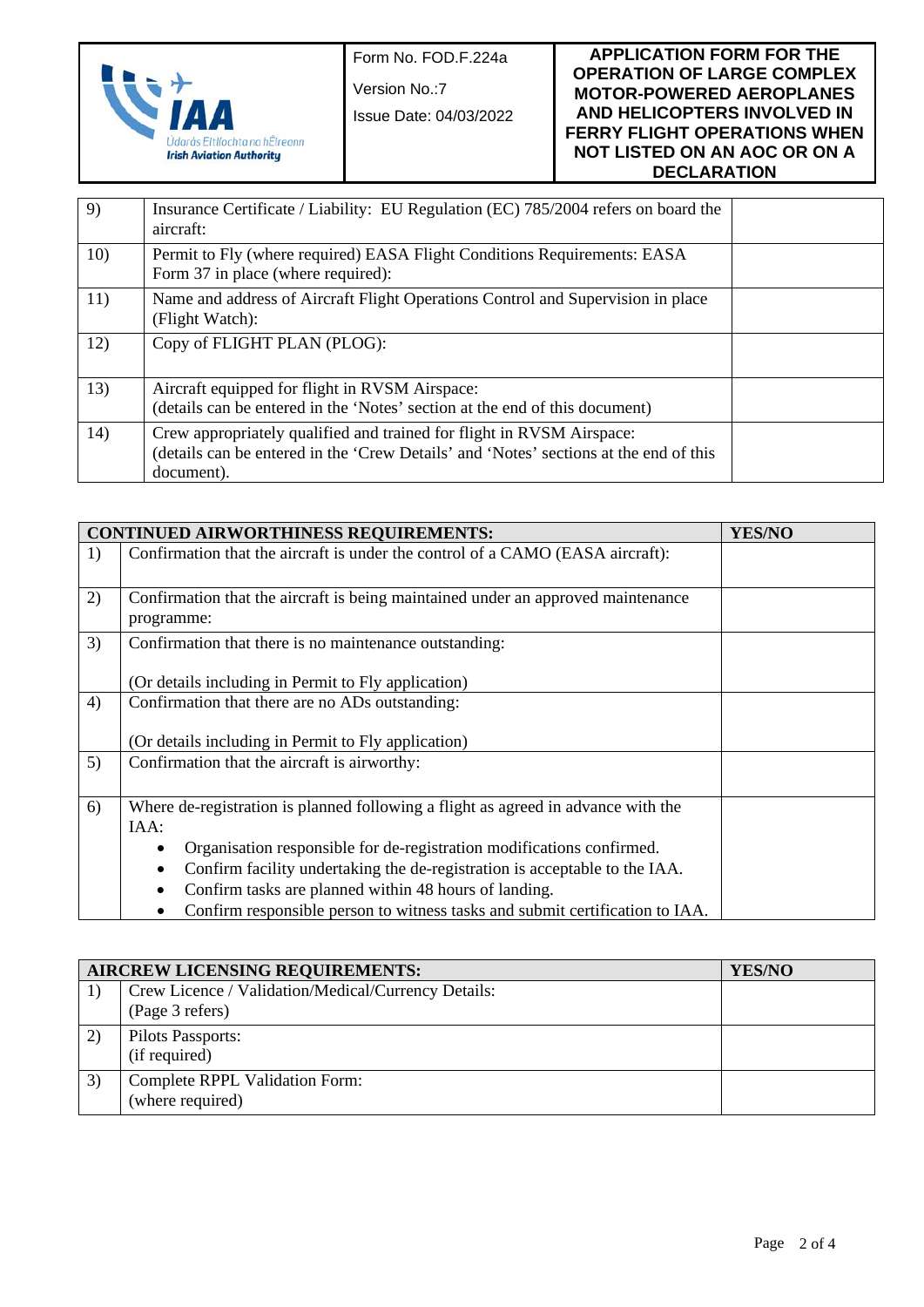|  | <b>Irish Aviation Authority</b> | Form No. FOD F.224a<br>Version No.: 7<br>Issue Date: 28/02/2022 | APPLICATION FORM FOR THE OPERATION OF LARGE COMPLEX MOTOR-POWERED<br>AEROPLANES AND HELICOPTERS INVOLVED IN FERRY FLIGHT OPERATIONS WHEN<br>NOT LISTED ON AN AOC OR ON A DECLARATION |
|--|---------------------------------|-----------------------------------------------------------------|--------------------------------------------------------------------------------------------------------------------------------------------------------------------------------------|
|--|---------------------------------|-----------------------------------------------------------------|--------------------------------------------------------------------------------------------------------------------------------------------------------------------------------------|

 **Crew Details**

## **Complete copy of pilot licences and medical certificates must be provided (PLEASE WRITE IN BLOCK LETTERS).**

|                         | <b>Name</b> | Licence Type &<br><b>Number</b> | <b>Medical</b><br><b>Expires</b> | LPC/OPC<br><b>Due</b> | <b>ELP</b><br>Level | <b>RVSM</b><br>/MNPS<br>(Y/N) | <b>ETOPS</b><br>(Y/N) | <b>Passport Number /<br/>Country of Issue</b> | <b>Validation</b> |
|-------------------------|-------------|---------------------------------|----------------------------------|-----------------------|---------------------|-------------------------------|-----------------------|-----------------------------------------------|-------------------|
| $\mathbf{1}$            |             |                                 |                                  |                       |                     |                               |                       |                                               |                   |
| $\overline{2}$          |             |                                 |                                  |                       |                     |                               |                       |                                               |                   |
| 3                       |             |                                 |                                  |                       |                     |                               |                       |                                               |                   |
| $\overline{\mathbf{4}}$ |             |                                 |                                  |                       |                     |                               |                       |                                               |                   |